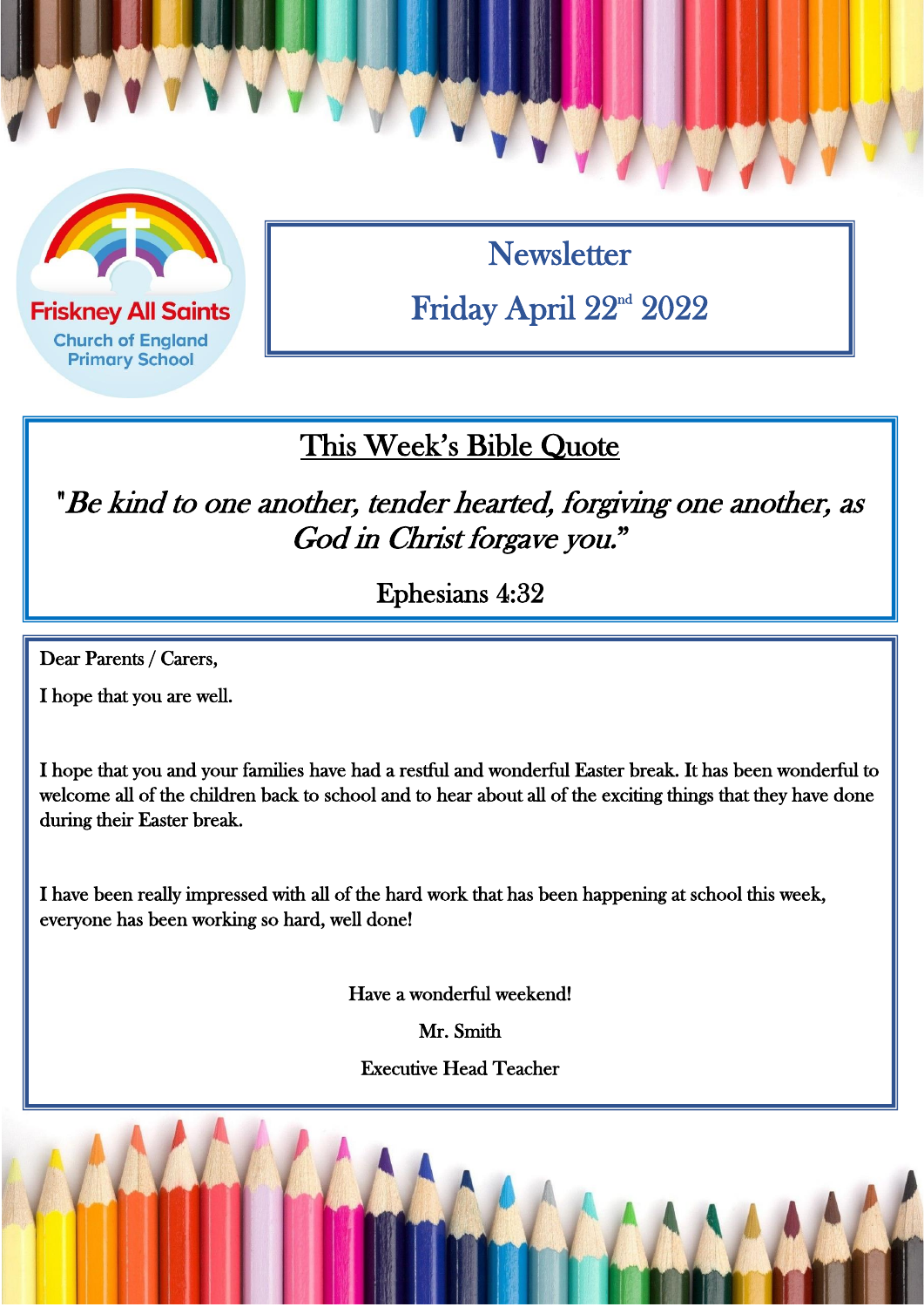

# How are you going to use the Friskney 5 this week?

# THUNK OF THE WEEK

(Something to get you thinking about as a family at home)

#### Do ideas come from inside or outside your head?



| This Week's POM POM Challenge |                 |                  |                     |  |
|-------------------------------|-----------------|------------------|---------------------|--|
| <b>Class</b>                  | <b>POM POMs</b> | Points this week | <b>Total Points</b> |  |
|                               | 445             | 3                | 3                   |  |
| 9                             | 170             |                  |                     |  |
| я                             | 790             |                  |                     |  |
|                               | 128             |                  |                     |  |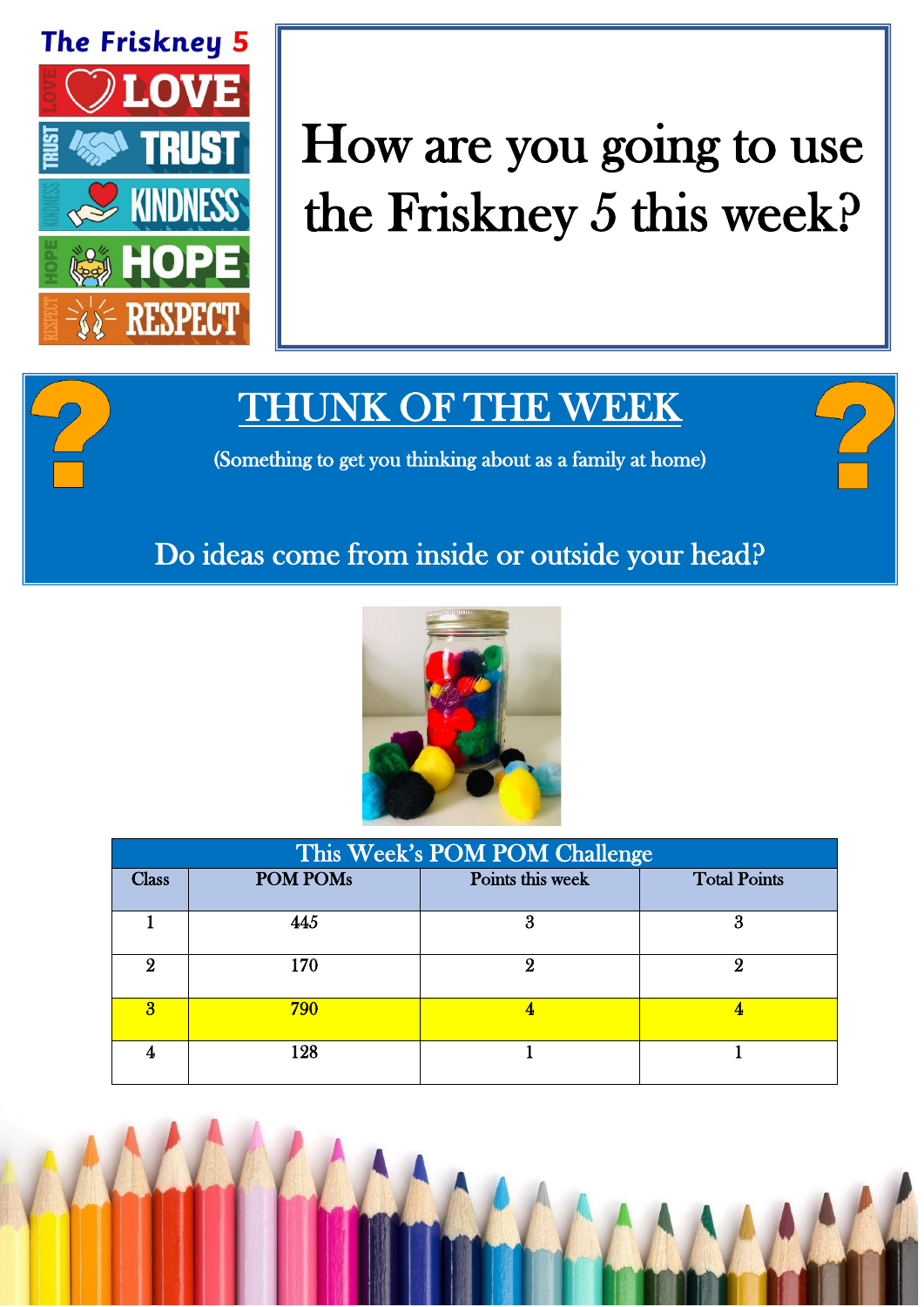

| This Week's Star of the Week |                                                                        |  |  |
|------------------------------|------------------------------------------------------------------------|--|--|
| Class 1                      |                                                                        |  |  |
| <b>Aurora Bayliss</b>        | For showing our school value of kindness                               |  |  |
|                              |                                                                        |  |  |
| Class 2                      |                                                                        |  |  |
| Mia McColl                   | For trying her best and having a fabulous start to the term.           |  |  |
| <b>Emilia Peak</b>           | For fabulous sculpture work in Art.                                    |  |  |
| $\overline{\text{Class } 3}$ |                                                                        |  |  |
| <b>Harry Pugh</b>            | For his effort in all lessons.                                         |  |  |
| Class 4                      |                                                                        |  |  |
| Sophia Dickinson             | For constantly trying her best and giving 100% effort all of the time. |  |  |
| <b>Beau Harness</b>          | For always using fantastic manners in all situations.                  |  |  |

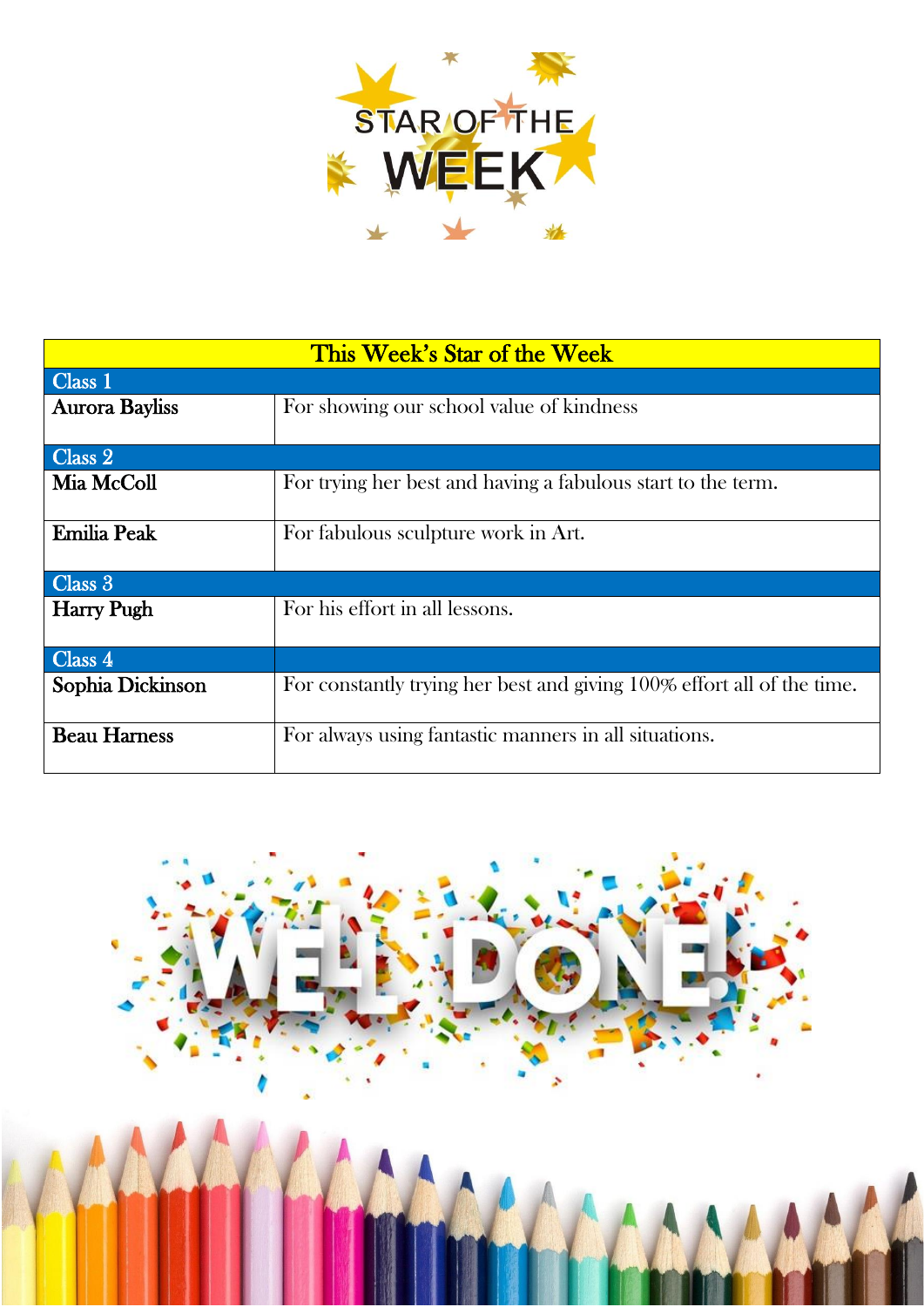

| Class 1 | 89.47% |
|---------|--------|
| Class 2 | 94.19% |
| Class 3 | 100%   |
| Class 4 | 99.13% |

Well done to Class 3 this week for having the best attendance, keep up the good work!

 $\overline{a}$ 



Just a reminder, could we please ensure that all school meals are booked via Parent Pay by Wednesday night each week.

Reminder

Please don't forget that if you require before or after school care, we do run a breakfast club from 07:45am – 08:30am for a cost of £3 and an after-school club which runs from 3:00pm – 4:15pm at a cost of £5.

Both can be booked via Parent Pay, if you would like any more information about either of these, please feel free to contact the school office.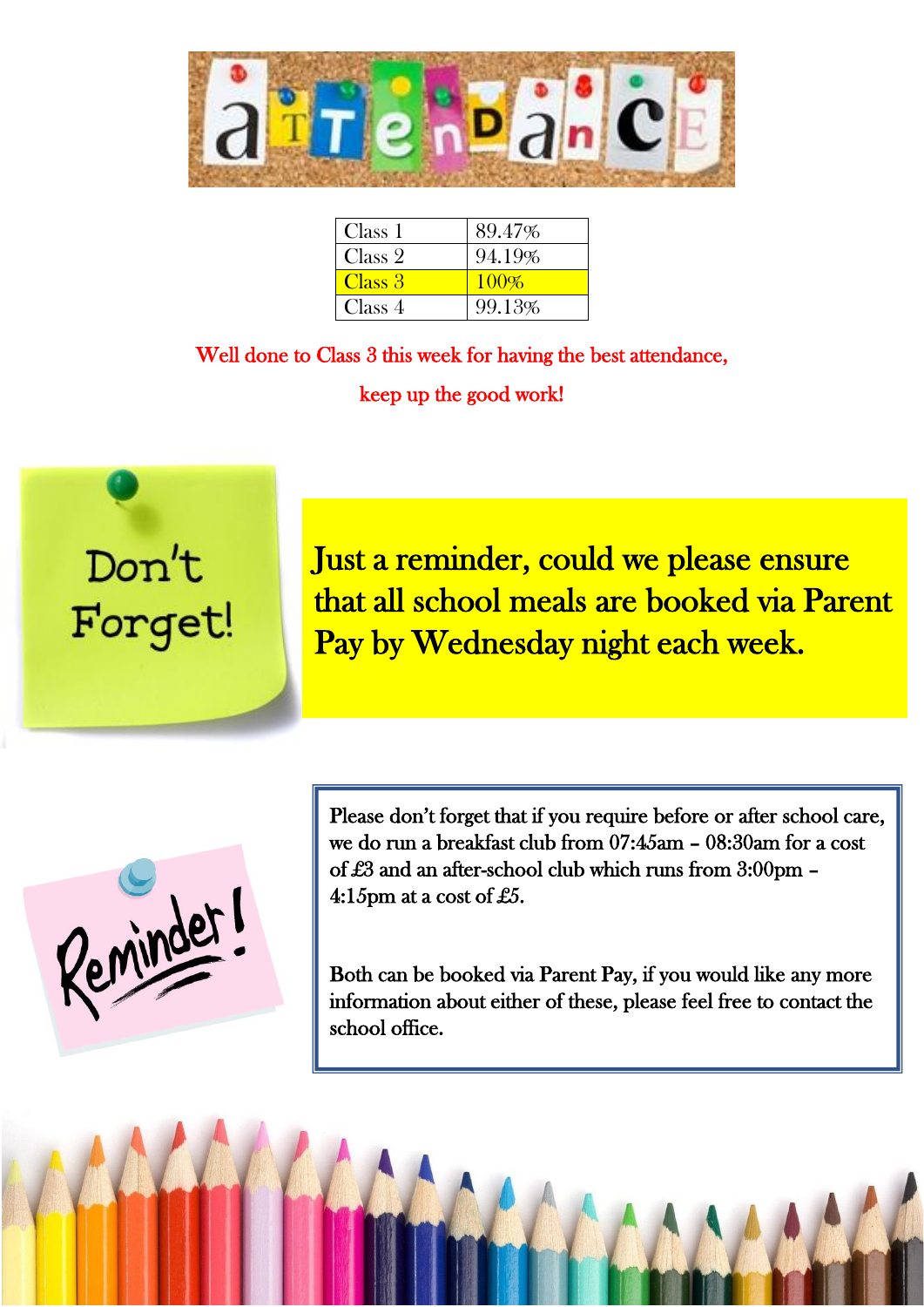I am pleased to be able to share with you, some information regarding the Hockey Heroes Programme.

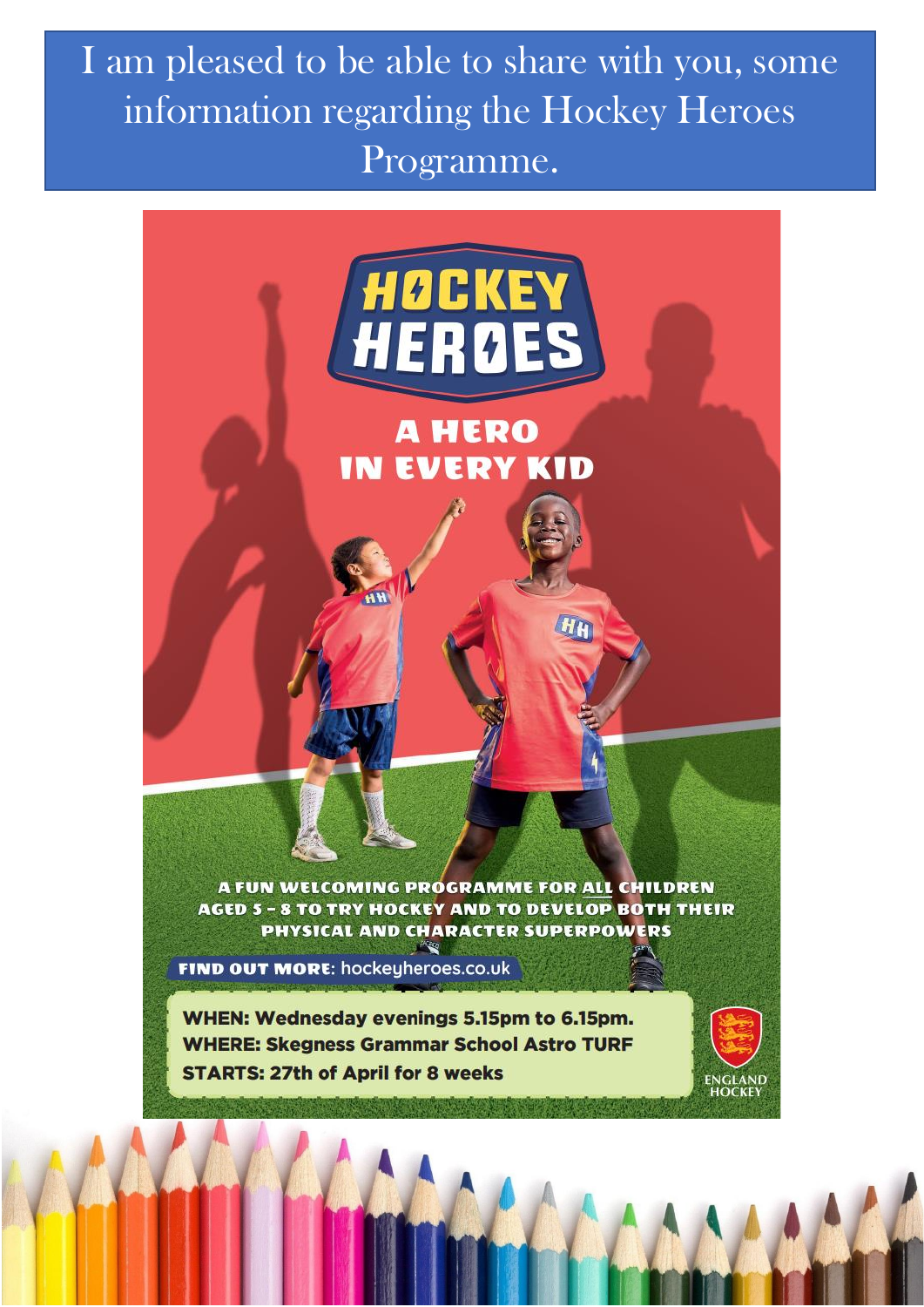

### **HELP US GET MORE KIDS INVOLVED IN HOCKEY**

**A HERO** 

**IN EVERY KID** 

Hockey Heroes is a fun. welcoming beginners hockey programme for children aged 5-8 years that aims to develop both their physical and character "superpower", unlocking the hero inside them!

We are looking to find people that can help children to have lots of fun. experience lots of success and feel like a hero. Volunteers do not need previous hockey experience, coaching qualifications or be great at sport.

Various opportunities are available including, leading a session as one of the "Champions" (18 years+) or assisting as one of the "Sidekicks" (14 years+)

#### This is for you if...

- . You believe in encouraging children to be active
- You are warm, welcoming, enthusiastic and fun
- . You are good at motivating children to get involved
- · You can help boost a child's confidence
- . You can communicate with young children and their parents

#### What's in it for you?

- The satisfaction of encouraging children to be active and enjoy hockey
- The pleasure of seeing children grow in confidence and make new friends
- The opportunity to use existing skills whilst helping others to learn new ones
- Develop your communication and organisation skills
- Access to free Hockey Heroes training by England Hockey

#### For more info contact:

WHEN: Wednesdays 5.15pm to 6.15pm **WHERE: Skegness Grammar Astro STARTS: 27th April for 8 weeks WHAT: Fun introduction to Hockey** 



hockeyheroes.co.uk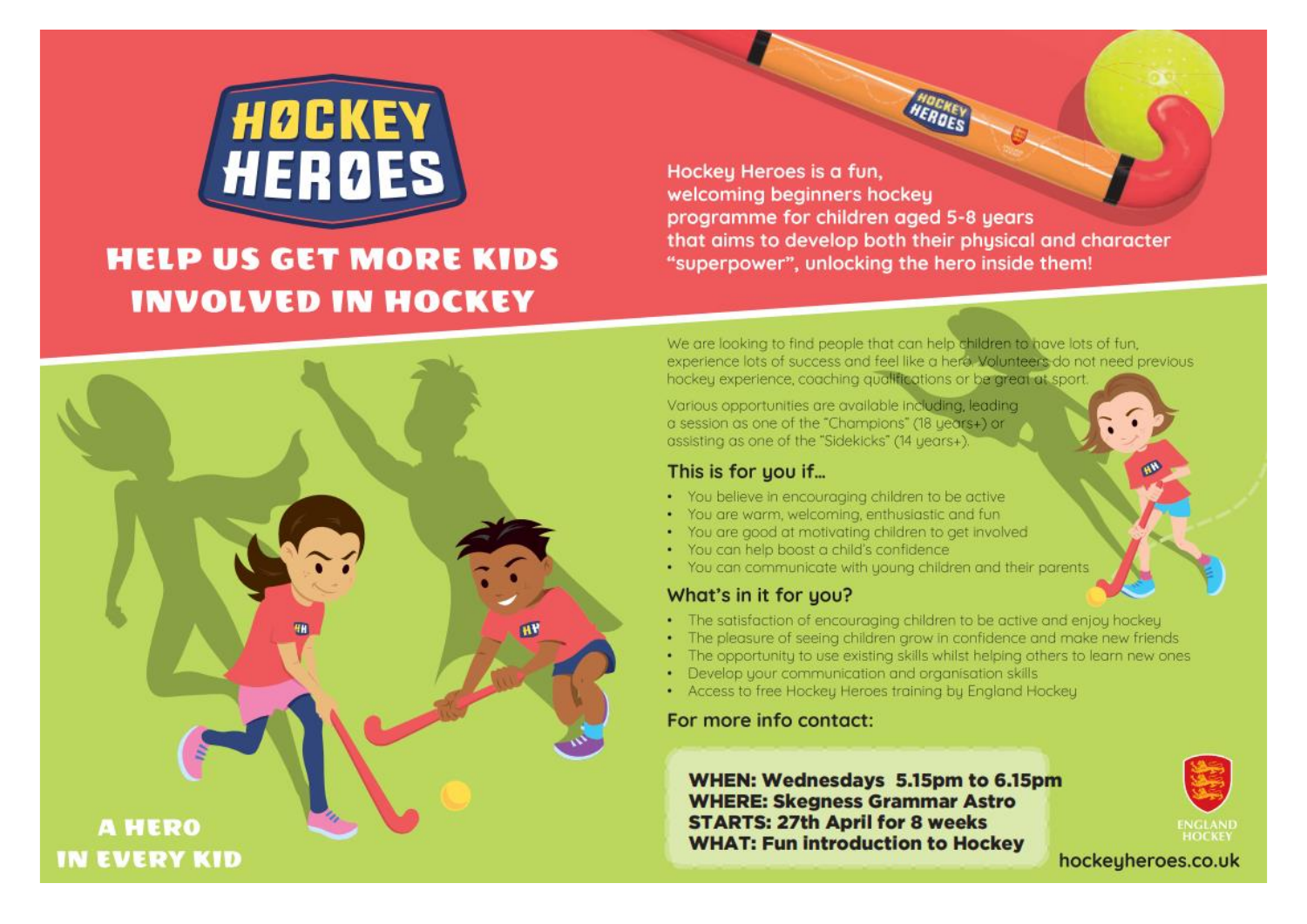## Our Careers and Aspirations week

 of visitors planned to come into school to speak to the children, both in person and also We are all really looking forward to our career and aspirations week next week and have lots virtually. One highlight of this will be welcoming top athlete Liz McTernan to the school on Friday,  $29^{\text{th}}$ April  $2022$ .

You should have already received information about this event and a big thank you to those who have already begun to gather sponsors. The event will both connect the pupils to an extraordinary athlete role model, and raise money to improve physical activity for the school, while also supporting both athletes and para-athletes.

If you haven't yet logged on, you can sponsor your child by visiting: www.sportsforschools.org and clicking on the button "Set up a Fundraiser Page". If you have collected sponsorship money in cash, please be aware we cannot take cash at school, you will still need to register it online using the above link.

#### Please also make sure that your child/children come to school with their PE Kits next Friday!

Thank you in anticipation of creating a terrific and memorable event.

# Well done to our Year 6 pupils who led the Easter Service last term, you all did such a fantastic job!